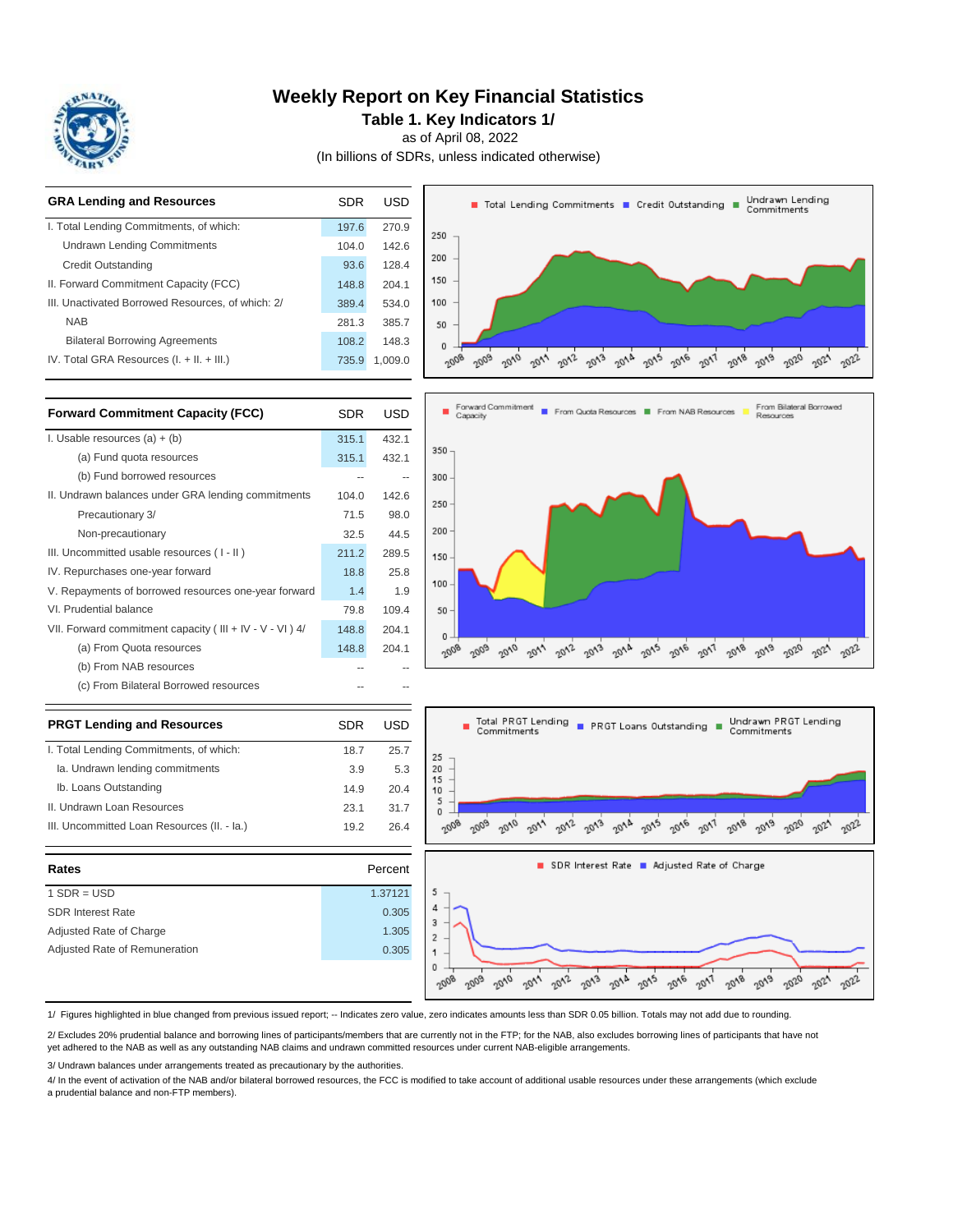#### **Table 2a. Use of GRA Resources 1/**

as of April 08, 2022

(In billions of SDRs, unless indicated otherwise)



1/ Figures highlighted in blue changed from previous issued report; -- Indicates zero value, zero indicates amounts less than SDR 0.05 billion. Totals may not add due to rounding.

Emergency Post Conflict and Natural Disaster Assistance policy.

3/ Members with current arrangements are bolded.

<sup>2/</sup> Includes outstanding credit under the former Compensatory Financing Facility; for the chart also includes outstanding credit under the former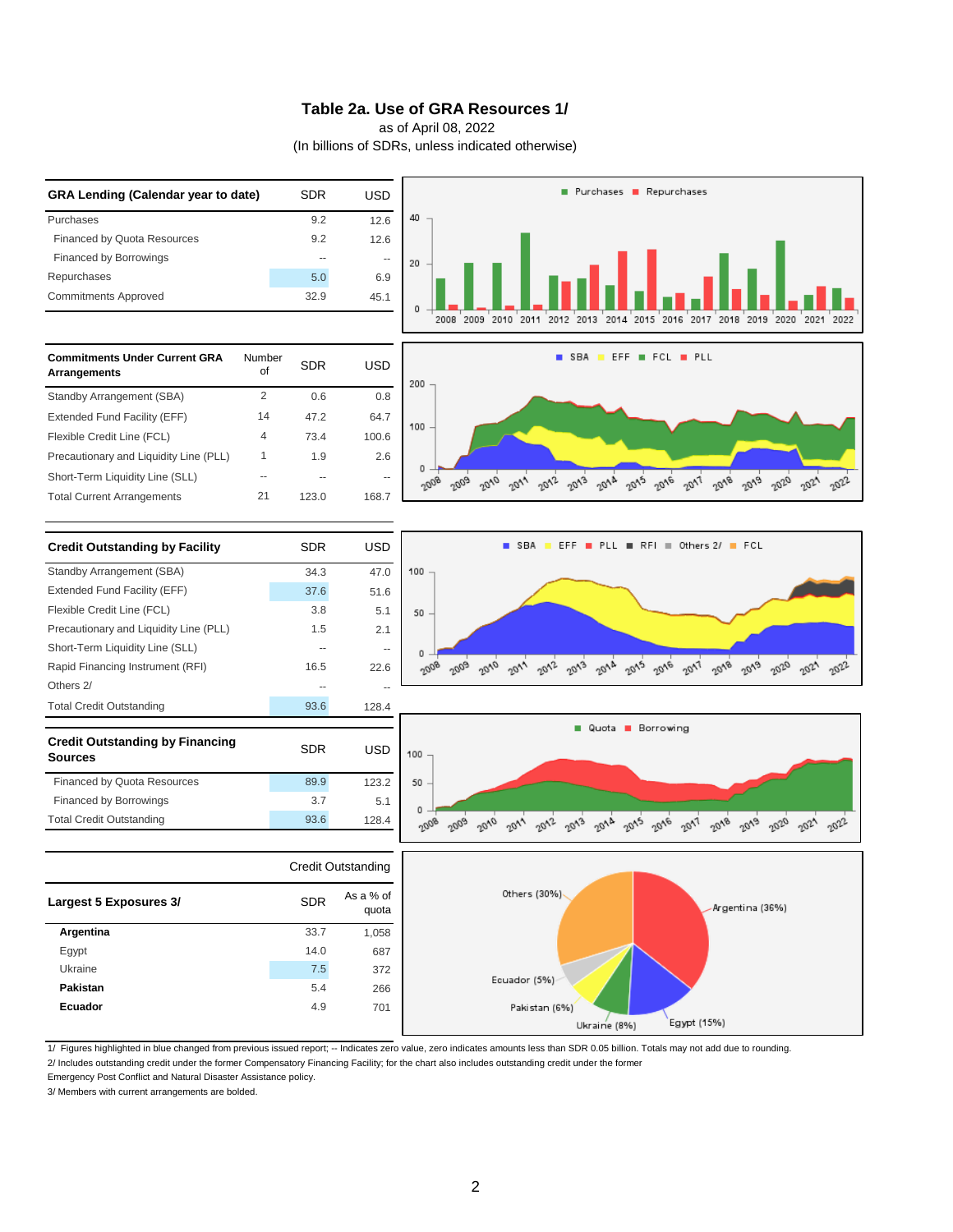# **Table 2b. Current Financial Arrangements (GRA)**

as of April 08, 2022 (In millions of SDRs, unless indicated otherwise) 1/

| Member                                                                                  |                    | Amount<br>Undrawn |                 | <b>Credit Outstanding</b> |                    | Period of Arrangement |                           |
|-----------------------------------------------------------------------------------------|--------------------|-------------------|-----------------|---------------------------|--------------------|-----------------------|---------------------------|
|                                                                                         | Amount<br>Commited |                   | Amount<br>Drawn | Amount<br>2/              | As a % of<br>Quota | Effective<br>Date     | Expiration<br><b>Date</b> |
| <b>Standby Arrangement (2)</b>                                                          | 611                | 155               | 456             | 740                       |                    |                       |                           |
| Armenia                                                                                 | 309                | 26                | 283             | 351                       | 273                | 17-May-19             | 16-May-22                 |
| Senegal                                                                                 | 302                | 129               | 173             | 388                       | 120                | 07-Jun-21             | 06-Dec-22                 |
| <b>Extended Fund Facility (14)</b>                                                      | 47,156             | 32,318            | 14,838          | 48,347                    |                    |                       |                           |
| Argentina                                                                               | 31,914             | 24,914            | 7,000           | 33,734                    | 1,058              | 25-Mar-22             | 24-Sep-24                 |
| <b>Barbados</b>                                                                         | 322                | 17                | 305             | 305                       | 323                | 01-Oct-18             | 30-Sep-22                 |
| Cameroon                                                                                | 322                | 184               | 138             | 138                       | 50                 | 29-Jul-21             | 28-Jul-24                 |
| Costa Rica                                                                              | 1,237              | 825               | 413             | 782                       | 212                | 01-Mar-21             | 31-Jul-24                 |
| Ecuador                                                                                 | 4,615              | 1,207             | 3,408           | 4,889                     | 701                | 30-Sep-20             | 29-Dec-22                 |
| <b>Equatorial Guinea</b>                                                                | 205                | 176               | 29              | 77                        | 49                 | 18-Dec-19             | 17-Dec-22                 |
| Ethiopia                                                                                | 752                | 662               | 90              | 391                       | 130                | 20-Dec-19             | 19-Dec-22                 |
| Gabon                                                                                   | 389                | 308               | 81              | 666                       | 308                | 28-Jul-21             | 27-Jul-24                 |
| Jordan                                                                                  | 1,070              | 480               | 590             | 1,088                     | 317                | 25-Mar-20             | 24-Mar-24                 |
| Kenya                                                                                   | 1,248              | 773               | 475             | 475                       | 88                 | 02-Apr-21             | 01-Jun-24                 |
| Moldova                                                                                 | 267                | 229               | 38              | 239                       | 138                | 20-Dec-21             | 19-Apr-25                 |
| Pakistan                                                                                | 4,268              | 2,124             | 2,144           | 5,404                     | 266                | 03-Jul-19             | 02-Oct-22                 |
| Seychelles                                                                              | 74                 | 26                | 48              | 81                        | 354                | 29-Jul-21             | 28-Mar-24                 |
| Suriname                                                                                | 473                | 394               | 79              | 79                        | 61                 | 22-Dec-21             | 21-Dec-24                 |
| Flexible Credit Line (4)                                                                | 73,368             | 69,618            | 3,750           | 3,750                     |                    |                       |                           |
| Chile 3/                                                                                | 17,443             | 17,443            | --              | --                        | --                 | 29-May-20             | 28-May-22                 |
| Colombia 3/                                                                             | 12,267             | 8,517             | 3,750           | 3,750                     | 183                | 01-May-20             | 30-Apr-22                 |
| Mexico 3/                                                                               | 35,651             | 35,651            | --              | --                        | --                 | 19-Nov-21             | 18-Nov-23                 |
| Peru 3/                                                                                 | 8,007              | 8,007             | --              | --                        | --                 | 28-May-20             | 27-May-22                 |
| Precautionary and Liquidity Line (1)                                                    | 1,884              | 1,884             | --              | 377                       |                    |                       |                           |
| Panama 3/                                                                               | 1,884              | 1,884             | --              | 377                       | 100                | 19-Jan-21             | 18-Jan-23                 |
| <b>Total Current GRA Arrangements (21)</b>                                              | 123,019            | 103,975           | 19,044          | 53,213                    |                    |                       |                           |
| Memorandum Items:                                                                       |                    |                   |                 |                           |                    |                       |                           |
| Credit outstanding from members without current arrangement and outright disbursements. |                    |                   |                 | 40,407                    |                    |                       |                           |
| Total Credit Outstanding.                                                               |                    |                   |                 | 93,620                    |                    |                       |                           |

1/ Figures highlighted in blue changed from previous issued report; -- Indicates zero value, zero indicates amounts less than SDR 0.5 million. Totals may not add due to rounding.

2/ Includes Credit Outstanding under expired arrangements and outright disbursements. 3/ The undrawn commitment of the arrangement is treated as precautionary by the authorities.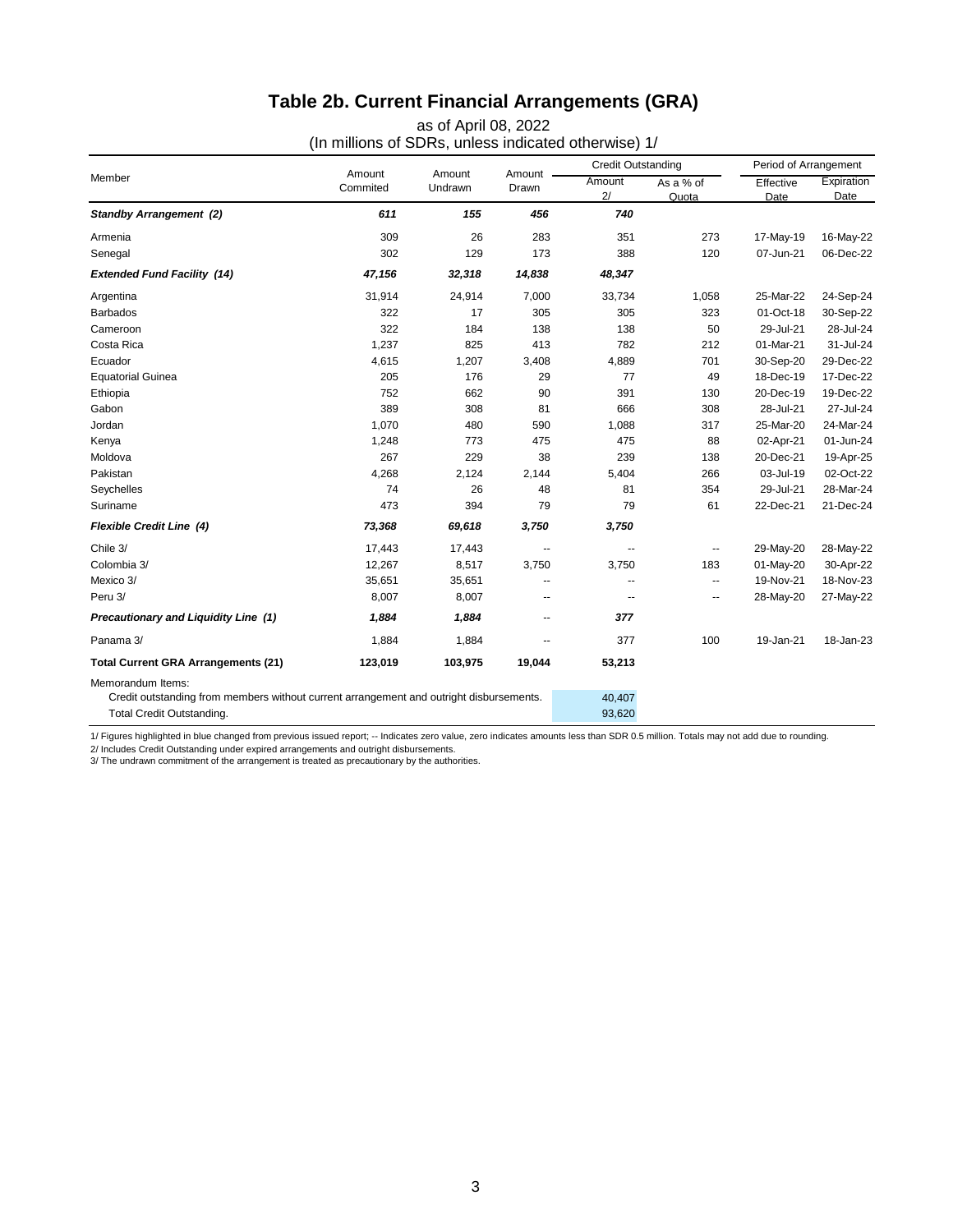### **Table 3a. Use of Concessional PRGT Resources 1/**

as of April 08, 2022

(In millions of SDRs, unless indicated otherwise)



1/ Figures highlighted in blue changed from previous issued report; -- Indicates zero value, zero indicates amounts less than SDR 0.05 million.Totals may not add due to rounding.

2/ The last commitment under the old ESF-HAC Facility expired on December 3, 2011.

3/ Includes outstanding and overdue loans under the (former) Structural Adjustment Facility and Trust Fund.

4/ Members with current arrangements are bolded.